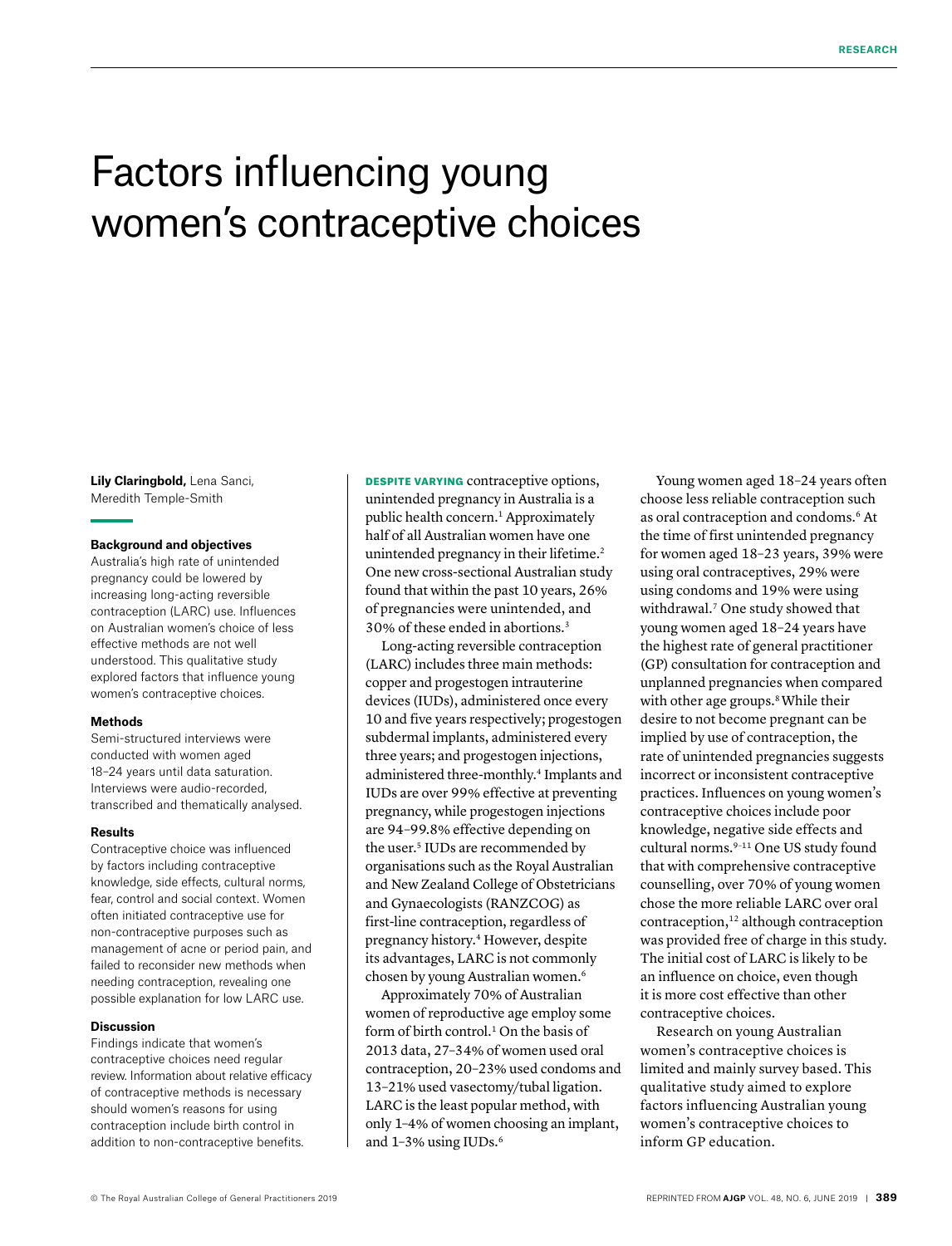# **Methods**

This study used a qualitative descriptive approach to explore factors influencing young women's contraceptive choices. Qualitative description is a study design suitable for research 'aiming to gain firsthand knowledge of patients', relatives' or professionals' experiences with a particular topic'.13

Convenience sampling was used to recruit women aged 18–25 years from the University of Melbourne, Parkville campus for individual semi-structured interviews at a convenient time and place. Participants were recruited using flyers, online advertising on the student portal and snowball sampling. No reimbursement was offered. Interviews proceeded until data saturation was reached and no new themes emerged. The study was approved by the University of Melbourne Health Sciences Human Ethics Sub-Committee (project ID 1749418).

Interviews were conducted in person or by Skype, audio-recorded and transcribed verbatim. Participants signed a consent form and completed a short demographic questionnaire prior to questions commencing. The interview schedule was informed by literature and expert advice of clinicians and researchers and was pilot-tested. It used a series of prompts to elicit general contraceptive knowledge, decision to start using contraception, contraception education and choice of contraceptive method (Box 1).

Transcripts were de-identified to ensure participant anonymity, and data management was assisted by NVivo software. Content analysis was used to thematically analyse data using both inductive and deductive approaches.<sup>14</sup> A coding framework used interview prompts, codes identified from published literature and codes identified from transcript data. Codes were categorised into themes to reflect key concepts. Consensus on themes was reached by the study team.

# **Results**

Twenty interviews were conducted with women aged 18–24 years; 19 face to face and one via Skype. Interviews were

approximately 30–45 minutes in duration, with an average of 20 minutes discussing detailed interview questions.

## **Demographics**

Table 1 shows participant demographics. Most participants lived in share housing and were not in a relationship. Half the participants identified as Australian, and half were international students: four from Western countries and six from Asian countries.

# **Initial choice of contraception**

Table 2 presents information about initial contraceptive choice. Just over half of the participants stated that women commenced contraception for reasons other than preventing pregnancy alone. Half made their decision about the type of contraception they wanted before a consultation with a doctor – a decision that may have been made with little knowledge. When asked to list contraceptive methods they knew of,

## **Box 1. Interview schedule**

## **Knowledge about contraception**

- 1. What comes to mind when I say 'contraception'?
- 2. Do you talk to your friends about contraception?
- 3. What types of contraception do you know about?
	- What do you know about these methods?
	- How effective do you think they are?

#### **Decision to use contraception**

- 4. Why do you think young women start using contraception?
	- Why do you think men start using contraception?

## **Knowledge about contraceptive options**

- 5. Can you tell me what you know or what you've heard about the oral contraceptive pill?
	- Where have you learnt about it from?
	- Why would/wouldn't you use it?
- 6. Have you heard about long-acting reversible contraception? From where?
	- Do you have any idea what that would be?
- 7. Can you tell me what you know or what you've heard about the Implanon?
	- Where have you heard about it from?
	- Have you discussed it with your family/mother? What do they think about it?
	- Why would/wouldn't you use it?
- 8. What do you know about intrauterine devices?
	- What have you heard about it and from where?
	- Have you discussed it with your family/mother? What do they think about it?
	- Why would/wouldn't you use it?

#### **Learning about contraception**

9. You mentioned learning about contraception through ...

- 10. How did/do you learn about contraception?
	- Parents, friends, school, doctors, the internet, partners?
	- Does this change over time?
	- How reliable do you think these sources are?

#### **Choosing a method of contraception**

- 11. What factors are most important when choosing a method of contraception?
	- Why would you choose one method over another?
	- Why do women change contraceptive method?
	- Would the type of relationship you're in influence the choice?
	- Who/what has the greatest impact on your choice?

## **Debrief**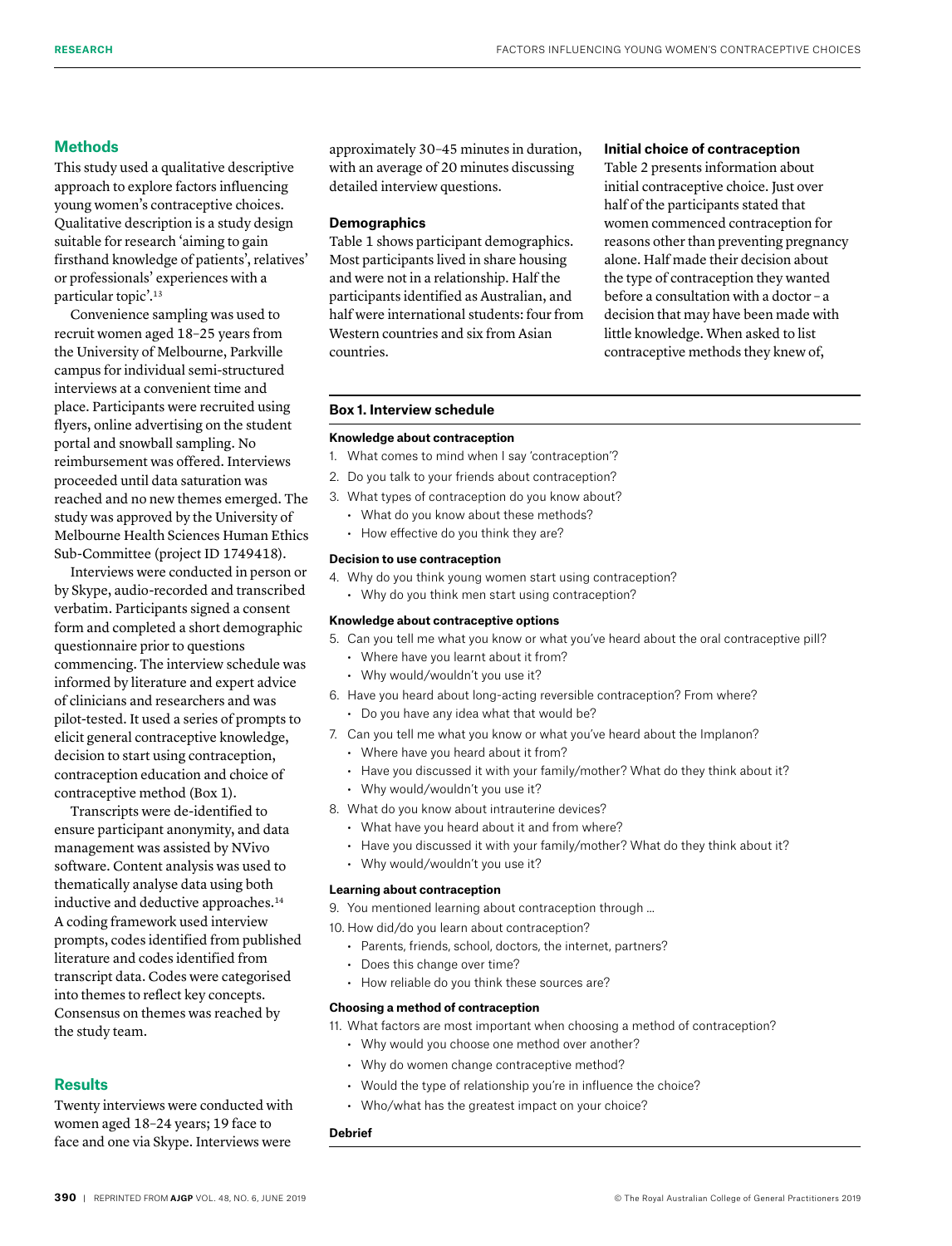most could list only four methods, most commonly the oral contraceptive pill and condoms.

# **Summary of results**

Factors influencing women's views on contraception were condensed into six main themes: social context, contraceptive knowledge, side effects, cultural norms,

| Table 1. Participant demographics<br>$(n = 20)$ |                |
|-------------------------------------------------|----------------|
|                                                 | n              |
| Age (years)                                     |                |
| $18 - 20$                                       | 7              |
| $21 - 22$                                       | 6              |
| $23 - 24$                                       | 7              |
| <b>Nationality</b>                              |                |
| Australian                                      | 10             |
| <b>IJK</b>                                      | 2              |
| Chinese                                         | $\overline{2}$ |
| Malaysian                                       | 2              |
| US                                              | $\mathbf{1}$   |
| French                                          | 1              |
| South Korean                                    | 1              |
| Thai                                            | 1              |
| <b>Relationship status</b>                      |                |
| Single                                          | 15             |
| In a relationship                               | 5              |
| <b>Living arrangement</b>                       |                |
| Share house                                     | 15             |
| Family home                                     | 4              |
| Residential college                             | 1              |
|                                                 |                |

# **Table 2. Initial choice of contraception (n = 20)**

| Why do women start using<br>contraception?           |    |
|------------------------------------------------------|----|
| Birth control alone                                  | 9  |
| Non-contraceptive positive<br>side effects alone     |    |
| Combination of both                                  |    |
| When did you decide on what<br>contraception to use? |    |
| Before consultation with physician                   | 12 |
| After consultation with physician                    | З  |
| Not using contraception                              | 5  |

control and fear. Those within a woman's social sphere were often the source of contraceptive information, and included family, friends, the internet, school and interactions with GPs. Lack of contraceptive knowledge, negative side effects of contraception and cultural norms relating to contraceptive use have been well documented in previous literature as influences on women's contraceptive choices.<sup>9-11</sup> Only the new and less frequently reported themes of fear, control and positive side effects are presented in this paper, alongside aspects of social context.

# **Social context**

# Family

Many women discussed contraception with family but expressed that this did not influence their choices. Some conveyed they had a mutual 'don't ask, don't tell' arrangement, while others expressed that their family's culture or religion influenced their choices, largely due to fear of discovery.

*She was like ,'Yeah, as long as you've done your research and you know, like, what it's about and that kind of thing then that's your choice'.* (Participant [P] 12)

*She said, 'Oh, do we need to have the awkward contraception talk?' And then I said, 'I'm on the pill' and left the room.* (P4)

*You hide those things away from your parents.* (P20)

# Friends

**n**

Experiences of women's friends often influenced choices; however, most expressed that discussing contraception with friends was simply a way to share experiences, gain knowledge and solicit support.

*No one's going to talk about their birth control unless something bad happens.* (P1)

*If I have a friend who I trust who's raved about a certain one, I'll be much more inclined to get it or consider it.* (P11)

*I trust my friends [...] it's better to hear from someone that you know and trust, so I'd say they're pretty credible.* (P8)

## Internet

The internet was regularly used to gain knowledge of options or to better understand potential side effects. Some women drew directly from reliable resources; however, most sought information from forums or blogs.

*There's one called Bedsider, which has like a really good array of information on contraception.* (P17)

*I think a lot more people speak more freely about it and it's less uncomfortable, because it's usernames and stuff, so people are very forward about stuff to do with reproductive health and sexual health.* (P3)

*It's a way to feel informed in a situation where, despite like 50% of the population being female ... it's still such a clouded topic.* (P5)

# School education

Women who did not receive any education about contraception generally were international students or attended a very religious school. Most did receive some school education about contraception, although all except one deemed it insufficient or unmemorable. Often, the oral contraceptive pill and condoms were the only options outlined, or LARC was not discussed as a realistic option.

*I went to a religious school. They didn't expect you to have sex until you got married ... there was no need to talk about intimacy, sexual relations, you know, any of that kind of safe sex.* (P17)

*It was so uneventful or not well described that I do not recall.* (P2)

*I think it was very much pitched as 'the two options of contraception are the pill and condoms'.* (P4)

Interactions with health professionals Interactions with health professionals varied. Some women indicated that their doctors did not influence their contraceptive choices.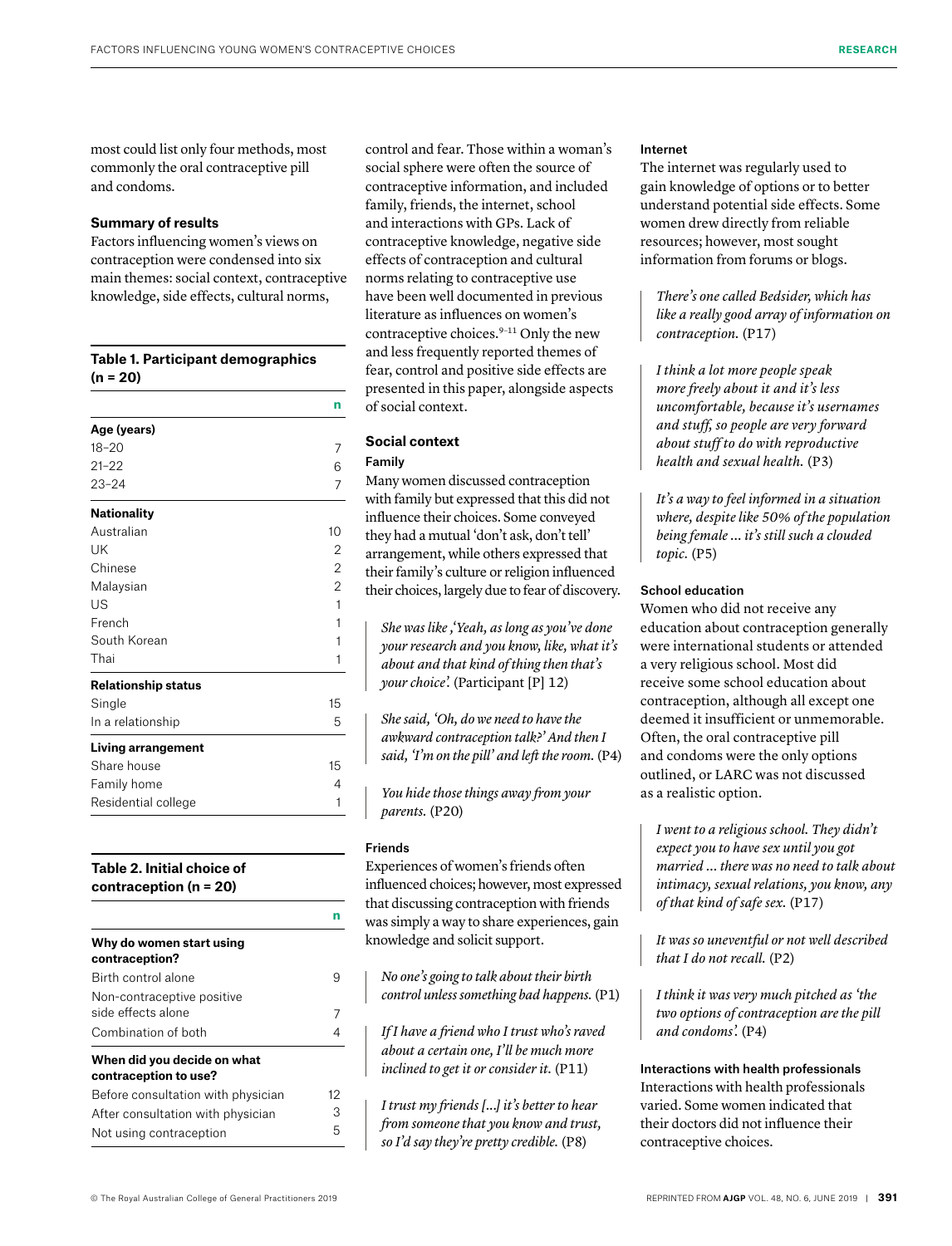*When I went to get the pill I said, 'I want the pill', and when I went to get the Implanon I said, 'I want the Implanon'.* (P4)

Many perceived the oral contraceptive pill to be the only option discussed, or felt that their doctor persuaded them towards or away from LARC, often conflicting with their preferences.

*You go to the doctor and say, 'I'm having sex', and they straight away just prescribe it to you, without too much explanation or thought into it.* (P11)

*He said that IUD, for me, would be very painful … he really discouraged me from it.* (P16)

*I wanted to stop using the Implanon; the doctor tried to convince me to stay on it a bit longer.* (P4)

Others shared positive experiences with doctors.

*She listened to my concerns about stuff and then we both decided that the IUD was the best option so yeah, that was great.* (P6)

# Fear

The theme of fear had three foci: adverse side effects of contraception, invasiveness of LARC and stigma surrounding use of contraception.

The perception of stigma surrounding contraception use strongly influenced women's contraceptive choices, particularly those from non-Western countries. Social stigma also prevented some from obtaining contraceptive knowledge.

*I think it's easier not to use condoms because, like, then where would I keep them? And I don't want to be seen buying them as well.* (P20)

*I don't think people use it as much because of ... society's stigma. The fact that you're going into a pharmacy and getting one, like that – that experience in itself would – could intimidate you.* (P8)

Two women were concerned with the potential for copper IUDs to rust.

*One pregnant lady I was working with said that it actually rusted inside of her.* (P17)

*My biology teacher told us a story where ... she didn't bother to take it out and it rusted.* (P20)

Fear surrounding potential negative effects of hormones concerned many and was often the reason women avoided the oral contraceptive pill.

*I'm just so touchy about any sort of hormone control. It just freaks me out.* (P6)

*I was a bit scared because I used to have depression and I didn't want to have mood swings because of taking the pill.* (P15)

Women were discouraged from LARC use because of perceived potential pain of insertion of IUDs.

*It sounded like it was really painful ...* (P3)

*… I don't really want to deal with, you know, severe pain if I can avoid it.* (P16)

While issues of invasiveness arose for IUD, this was particularly perceived for the implant, which was seen as unnatural or disturbing by some.

*I also know you can still feel it once it's in and that really grosses me out.* (P6)

*It's kind of creepy to be honest.* (P20)

# Control

The theme of control featured frequently in participants' responses, not only in controlling pregnancy but also in regard to menstruation and contraception.

Participants from Australia and the US expressed a desire for a contraceptive method they felt they could control. Their negative views of LARC were based on the inability to insert or remove it themselves.

*It's really wanting to find a way to have ... agency over your own body.* (P4)

*It's in my arm; it's still in my arm. I can't get it out.* (P1)

Some participants' contraceptive choices were based on the capacity to control menstruation.

*I was hoping to ... start getting my life under control, my periods under control.* (P13)

Women expressed general distrust in male partners to use contraception appropriately, and so contraceptive choices were often influenced by the desire to be in control of their risk of unintended pregnancy.

*I mean, you can't always trust a guy to ... do everything correctly.* (P6)

*Most guys I've had sex with don't like wearing condoms, so I needed to ... take matters into my own hands.* (P13)

# **Positive side effects**

An unexpected theme that arose was the positive side effects of the contraceptive pill, which for many women may outweigh the benefits of LARC. Three subthemes emerged: acne management, heavy or painful period management and control of the menstrual cycle.

The most common positive side effect influencing women's contraceptive choices was acne management.

*I was using it for my skin.* (P20)

*I had friends in high school who were taking contraception pill, not because of contraception, but because of acne.* (P8)

Another positive side effect was management of heavy or painful periods.

*They use it as a method just to control their periods if they were far too painful or heavy or very irregular.* (P11)

Finally, some chose oral contraception as they simply wanted to control their menstruation for convenience.

*I wanted to skip it because ... busy times, and I always have it during my exams, which really affects my performance.* (P13)

Often, this was the primary reason young women initiated contraceptive use, and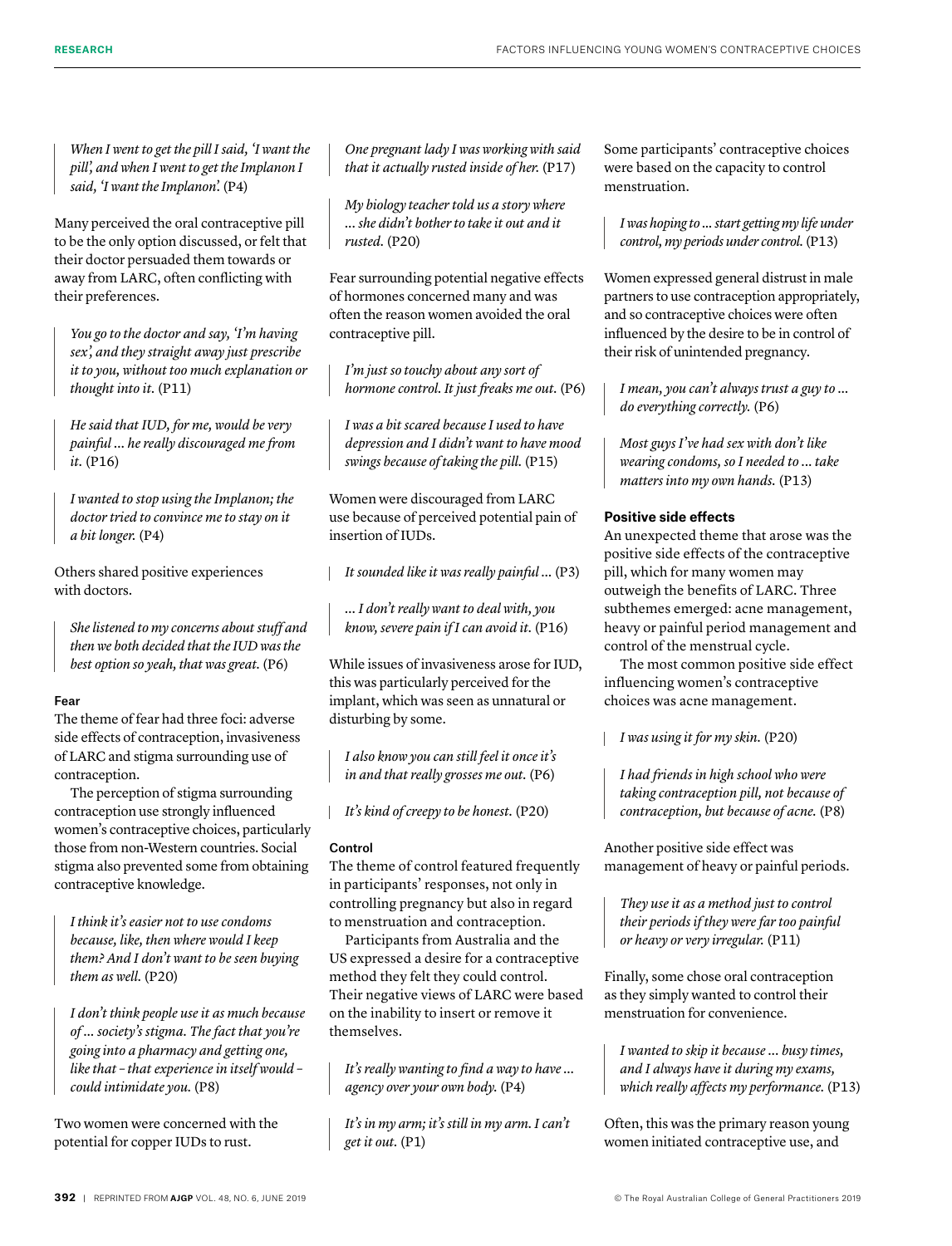they continued to use oral contraception due to its convenience and familiarity.

*I was using it for my skin, and something else – to give regular periods, and then when I had a boyfriend I just kept using it, as obviously it was already a contraception in a way … I didn't have to say anything to anyone.* (P20)

# **Discussion**

This small qualitative study aimed to address the lack of literature around the influences on young women's contraceptive choices through 20 semi-structured interviews with women aged 18–24 years. Questions about initial contraceptive choices revealed that many started using a contraceptive method for reasons other than pregnancy prevention alone, and that the decision about what contraceptive method to use was made prior to consultation with a doctor. Several themes in the data confirmed previous reports in the literature such as a lack of contraceptive knowledge, negative side effects of contraception and cultural norms.9–11 However, new perspectives offered by this research include the influence of positive side effects of oral contraception, and themes of fear and control. These were often experienced differently by the individual depending on her circumstances; family; information sources such as friends, the internet and school; and interactions with GPs.

Misinformation about certain methods of contraception, particularly IUDs, was quite common among participants, and this is especially concerning given the participants were all undertaking tertiary education and might be expected to bring some level of enquiry to their contraceptive choices. While it is evident from the literature that misconceptions among both the public and practitioners remain about the safety and suitability of IUDs, little is known about the experiences of pain on insertion in this group, as few studies examining the pain of IUD insertion include nulliparous women.<sup>15</sup>

The finding that most women did not initiate their contraceptive methods for contraceptive purposes alone has not

previously been reported. Eleven of 20 women initiated contraceptive use for either just the positive side effects of the oral contraceptive pill, or a combination of the positive effects and contraceptive purposes. Although side effects have been frequently reported to affect women's contraceptive choices, they almost exclusively refer to negative side effects;<sup>9-11</sup> this may contribute to the continuing high rate of oral contraception use, and consequent low uptake of LARC. Similarly, most women had decided what method of contraception to use before consultation with their GPs and used their GPs as a 'contraception shop' to acquire it. This is problematic because GPs may assume that women requesting a specific method of contraception are well informed, yet our research suggests that this is often not the reality. On the basis of our findings, it is suggested that GPs advise women about other appropriate contraceptive methods, not just the one being requested, to ensure they are fully informed.

Our findings about contraceptive information sources for young women confirm those reported internationally<sup>16-18</sup> and include discussions with friends, school education and searching the internet. Despite consulting friends or the internet most often for contraceptive advice, most women recognised their limited reliability. Likewise, although many women reported unsatisfactory interactions with GPs, they considered GPs a reliable information source, providing women with the opportunity to ensure they are fully informed about contraceptive options and to revisit these options regularly. If women start using the oral contraceptive pill for non-contraceptive purposes such as acne control or painful menstrual cycles, our results indicate that these women may continue to use it, regardless of whether their circumstances have changed to include protection against unwanted pregnancy. Without GPs prompting this discussion, young women may not be aware of vital details regarding the use of this method for contraception, such as information about missing a pill, interactions with other medications, or emergency contraception. Likewise, they

are unlikely to consider the benefits of alternative and more efficacious options such as LARC.

# **Strengths and limitations**

Potential recruitment bias is a limitation of this study, as women interested in contraception may have been likely to volunteer. Likewise, participants were recruited through a single university. Further research should examine views of those outside higher education, and younger adolescent women. A strength of this study was the qualitative methodology, which allowed detailed exploration of factors that influence young women's contraception choices. The student researcher was also a young woman of similar age. Participants appeared comfortable to openly discuss their views of contraception with a peer, thereby allowing unique insight. However, because of the sensitive nature of the issue and ethics constraints, participants were advised at the start of interviews that they were not required to disclose details of their own contraceptive history but may instead choose to refer to 'a friend's' situation instead of their own to ensure privacy. Therefore, although participants appeared to be clearly describing their own personal experiences, this may not be the case for all. The number of women interviewed was sufficient for data saturation.

# **Conclusions**

This study used qualitative research to explore influences on young women's contraceptive choices. Participants were volunteer local and international students in a tertiary education setting. Several key themes confirmed previous literature; however, a new research finding may contribute to the low LARC uptake – namely that many women initiate a contraceptive method for non-contraceptive purposes, and often decide this before consultation with a GP. As many young women are not fully informed about all contraceptive options, changing circumstances in young women's lives offer the opportunity to reconsider the most appropriate contraceptive